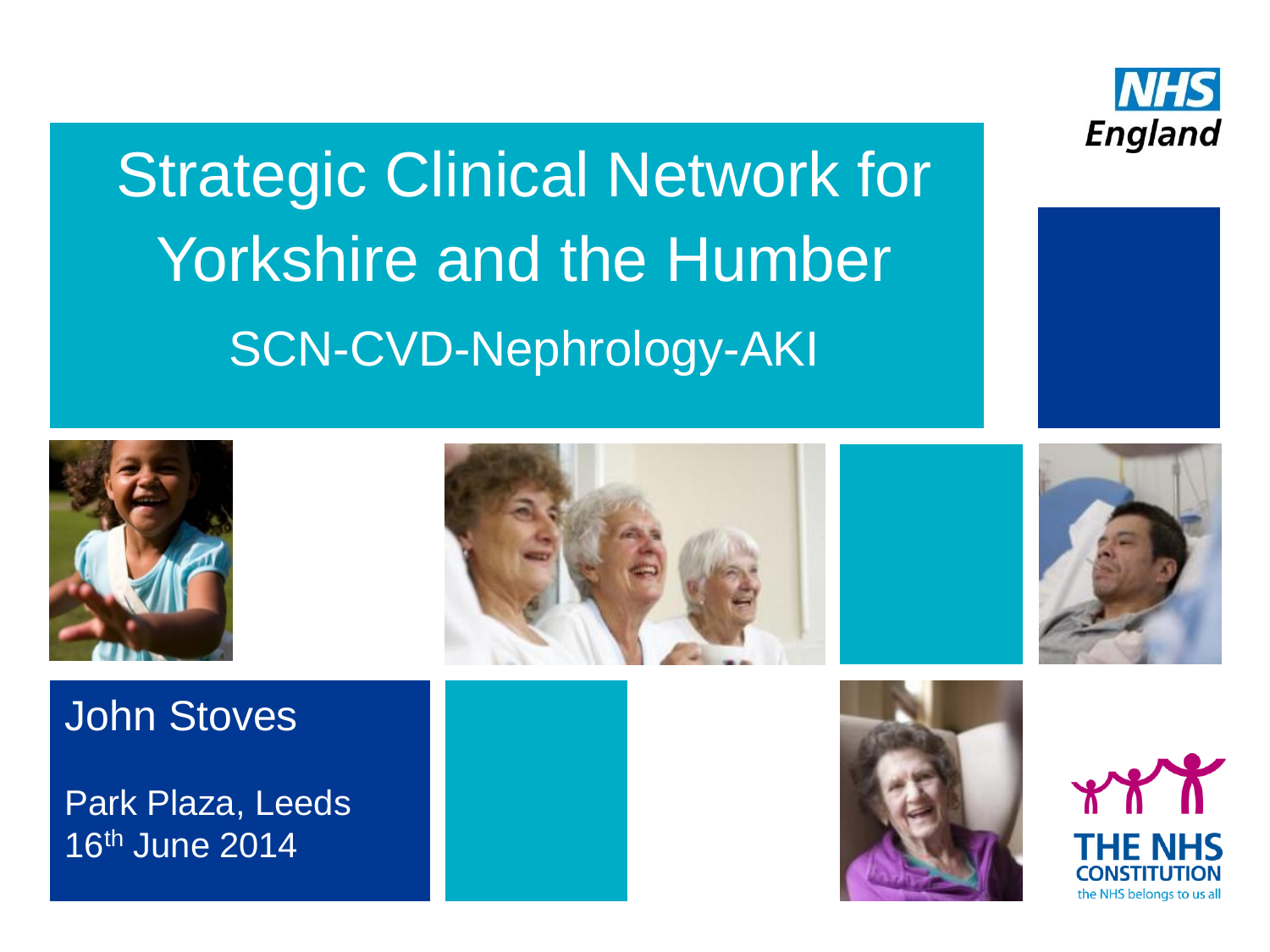

#### Strategic Clinical Networks

*SCNs operate as engines for change across complex systems of care, maintaining and or improving quality and outcomes. They bring primary, secondary and tertiary care clinicians together with commissioners, partners from social care, the third sector and patients*

*SCNs are nationally mandated, hosted by NHS England and will receive funding for their core functions*







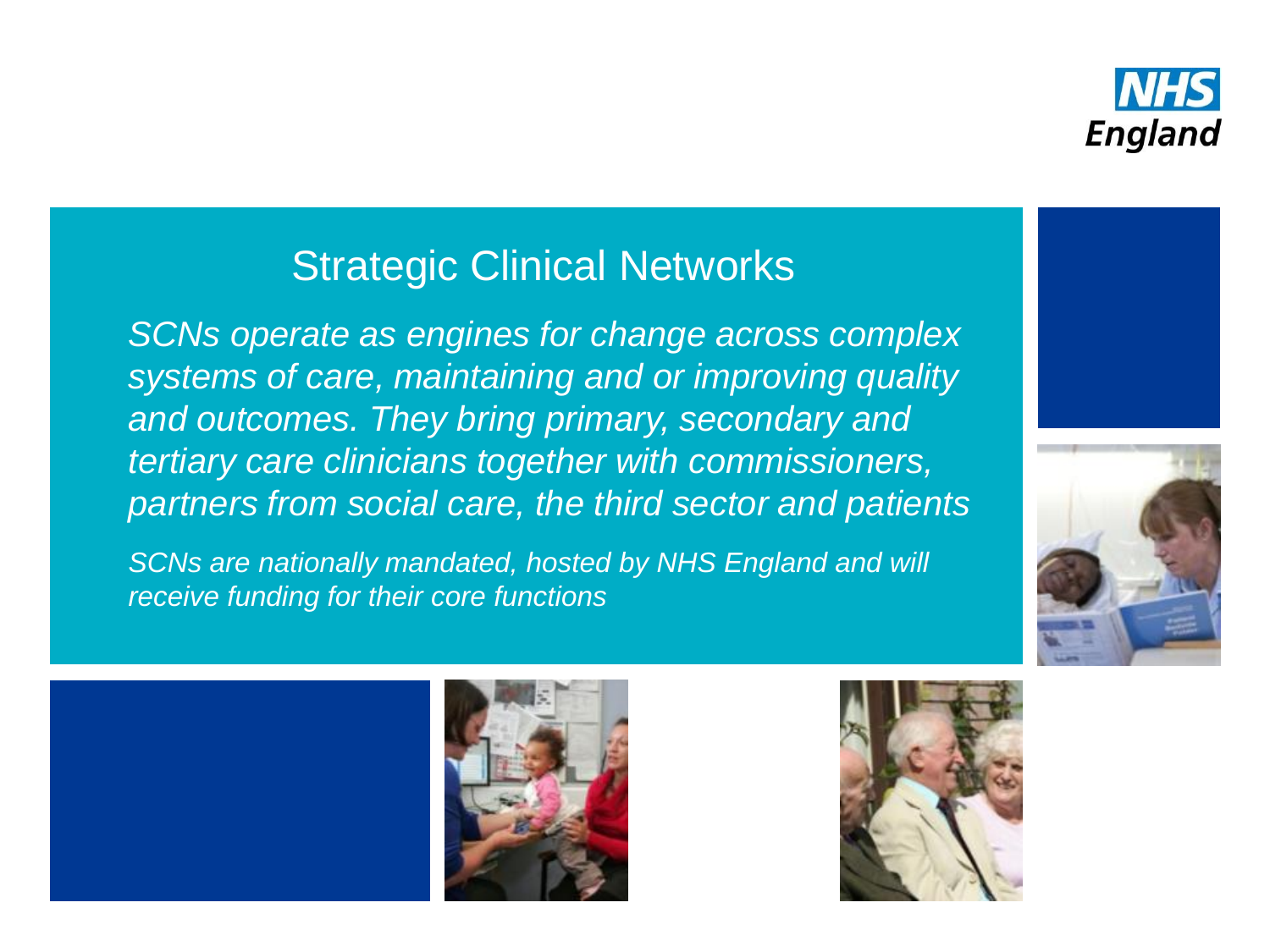

# A profile for Nephrology within a regional CVD Network

- Promote current and future regional priorities
- Strengthen links with primary care, CCGs and Collaborative Commissioning Groups – SYCOM, NEYCOM, 10CC
- Liaise with renal units, National Clinical Director, other SCN renal leads, specialty leads (cardiac, diabetes, stroke), CRG leads
- Involve patients and patient representatives Linda **Pickering**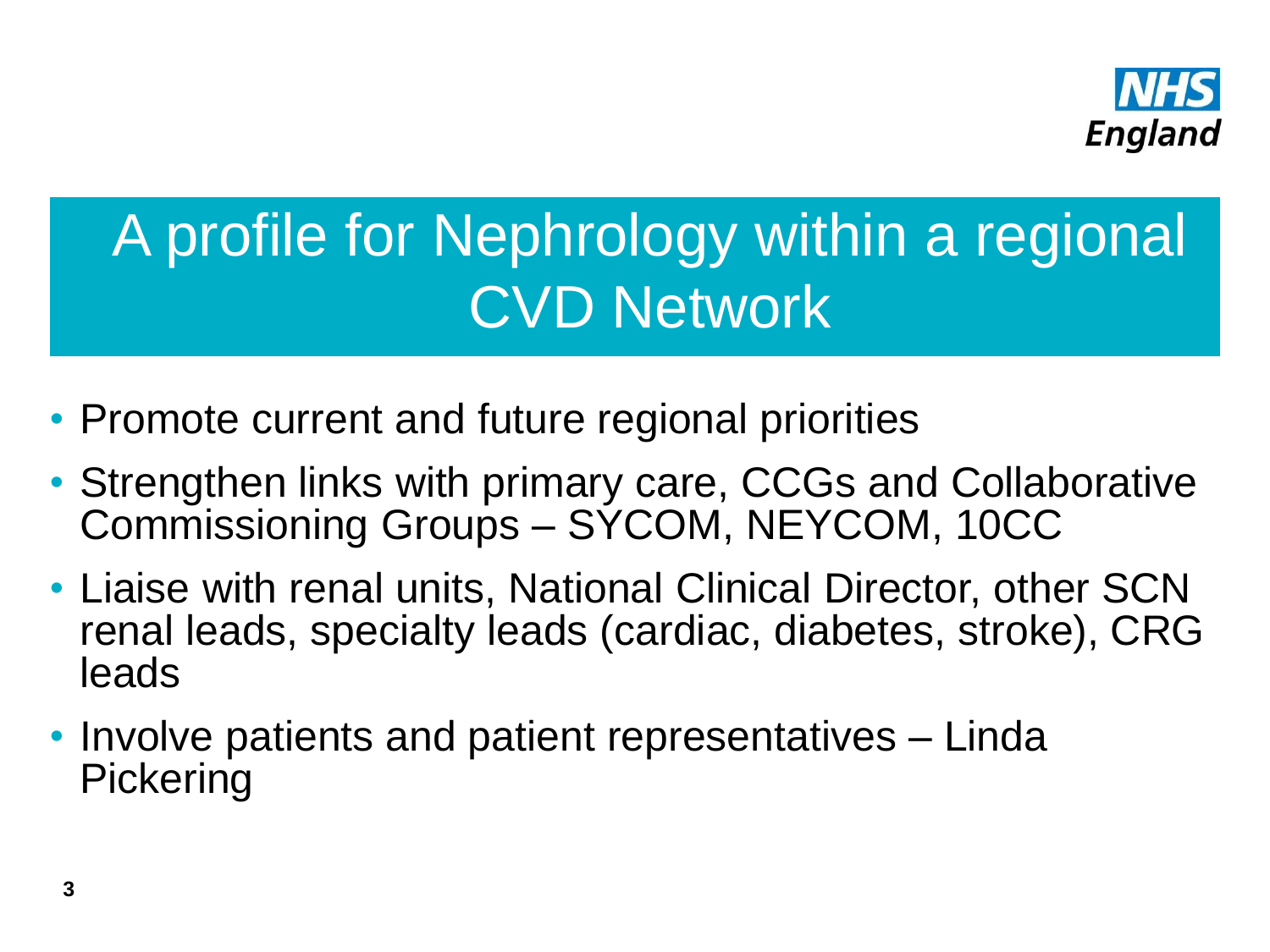

# A profile for Nephrology within a regional CVD Network

- Summarise care quality indicators Public Health England QOF, Renal Registry/HES, Service Specifications (best practice, current initiatives, barriers to change)
- Renal Strategy Group, Renal Clinical Expert Group
- LIGs, CVD Strategy Groups
- MDT regional forums (AKI, transplant, home therapies and shared care, conservative care)
- Support from the Clinical Senate and AHSN implementing NICE guidance in primary care (CKD, anaemia, cAKI)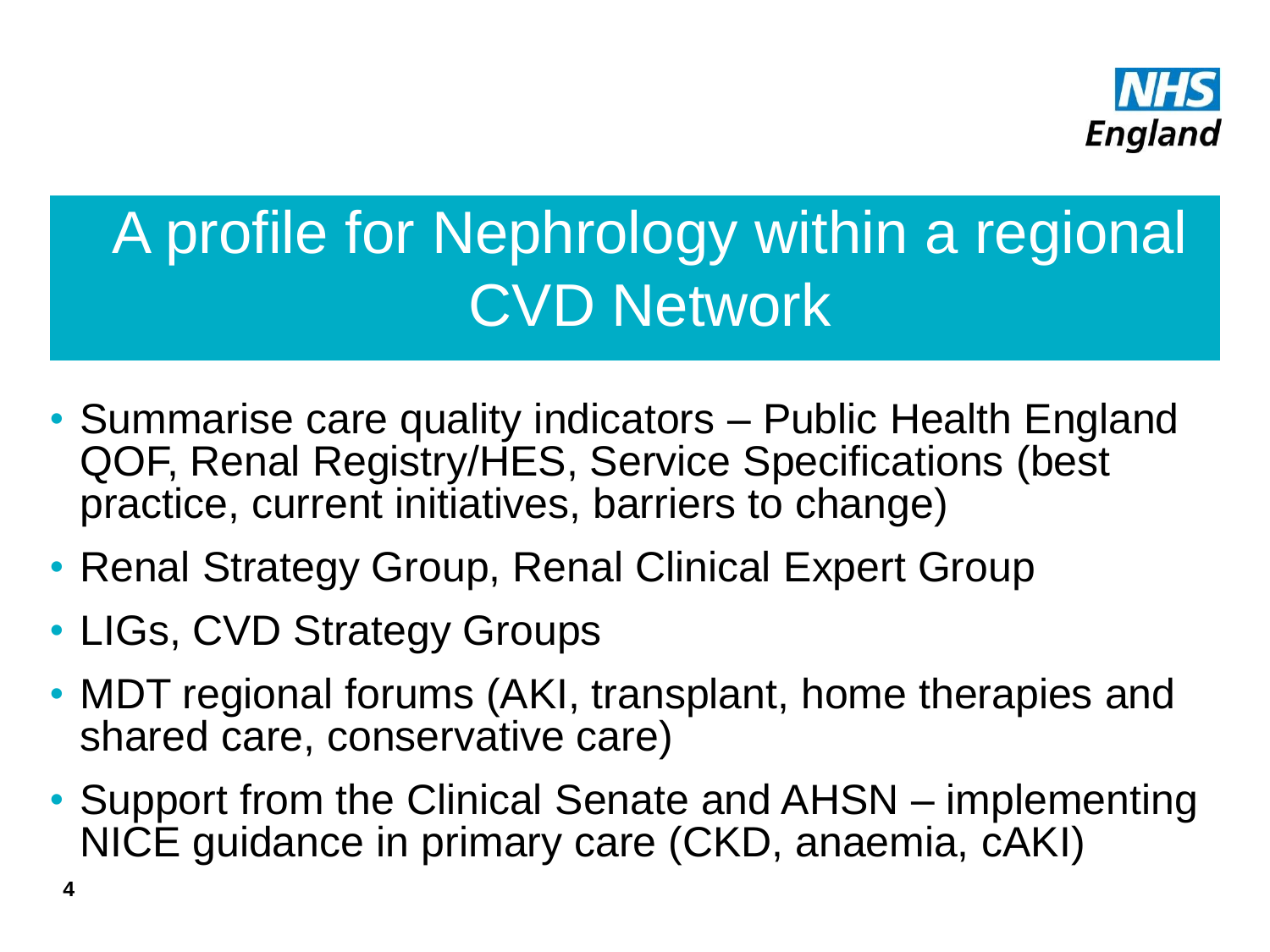

# Key renal priorities for Yorkshire and the Humber in 2014-15

- Acute Kidney Injury
- •Access to Renal Transplantation
- •Assessing and managing variation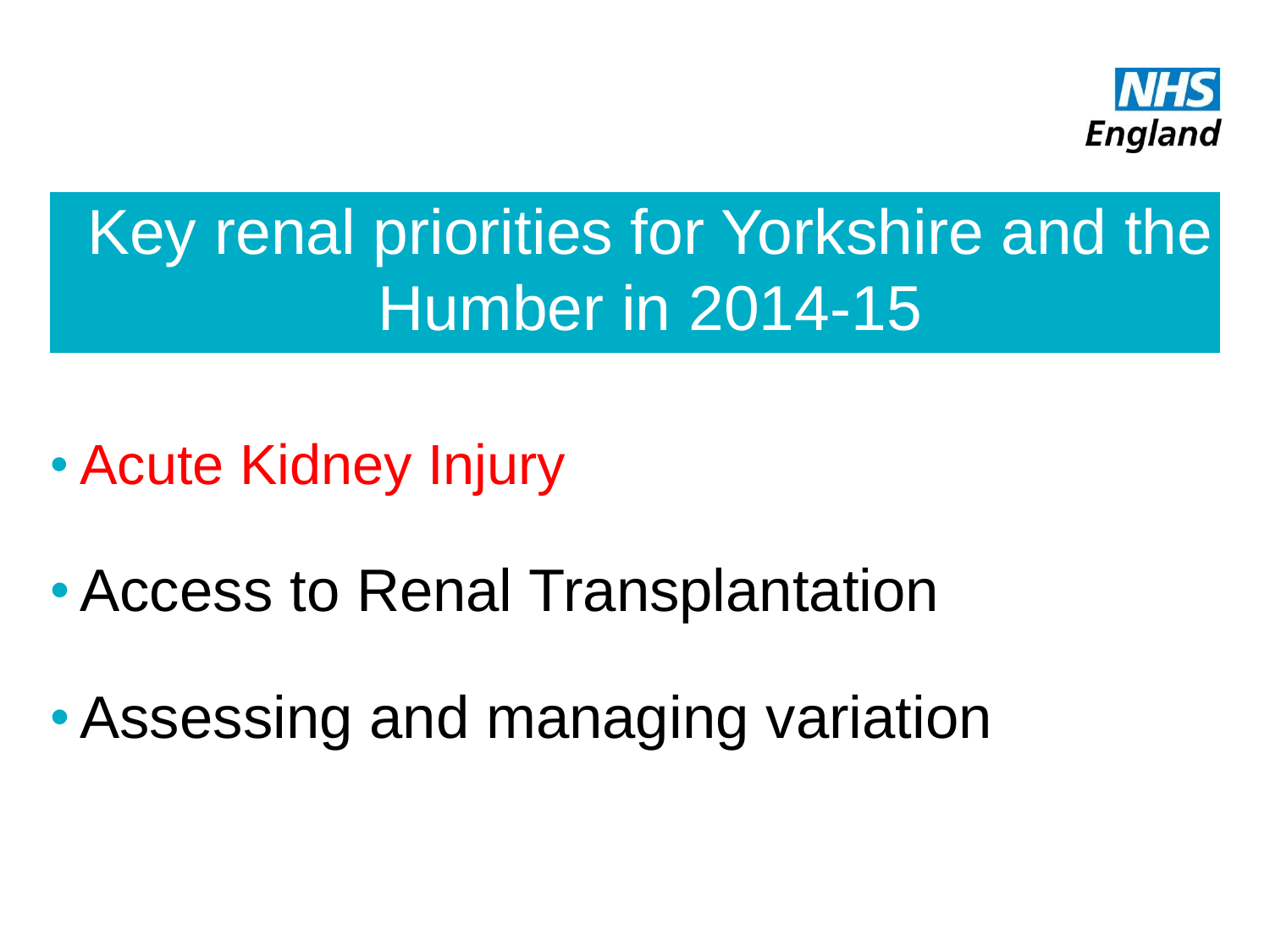

# Not forgetting ....

- Shared haemodialysis care
- Home therapies
- Conservative and palliative care
- Work Force Planning
- Care Planning
- Primary Care capacity, quality and expertise
- E-consultation
- Anaemia Management
- Emergency Planning
- Capacity Planning for **Dialysis**
- Transport
- Dialysis Away From Base
- Education (undergraduate, postgraduate, multidisciplinary)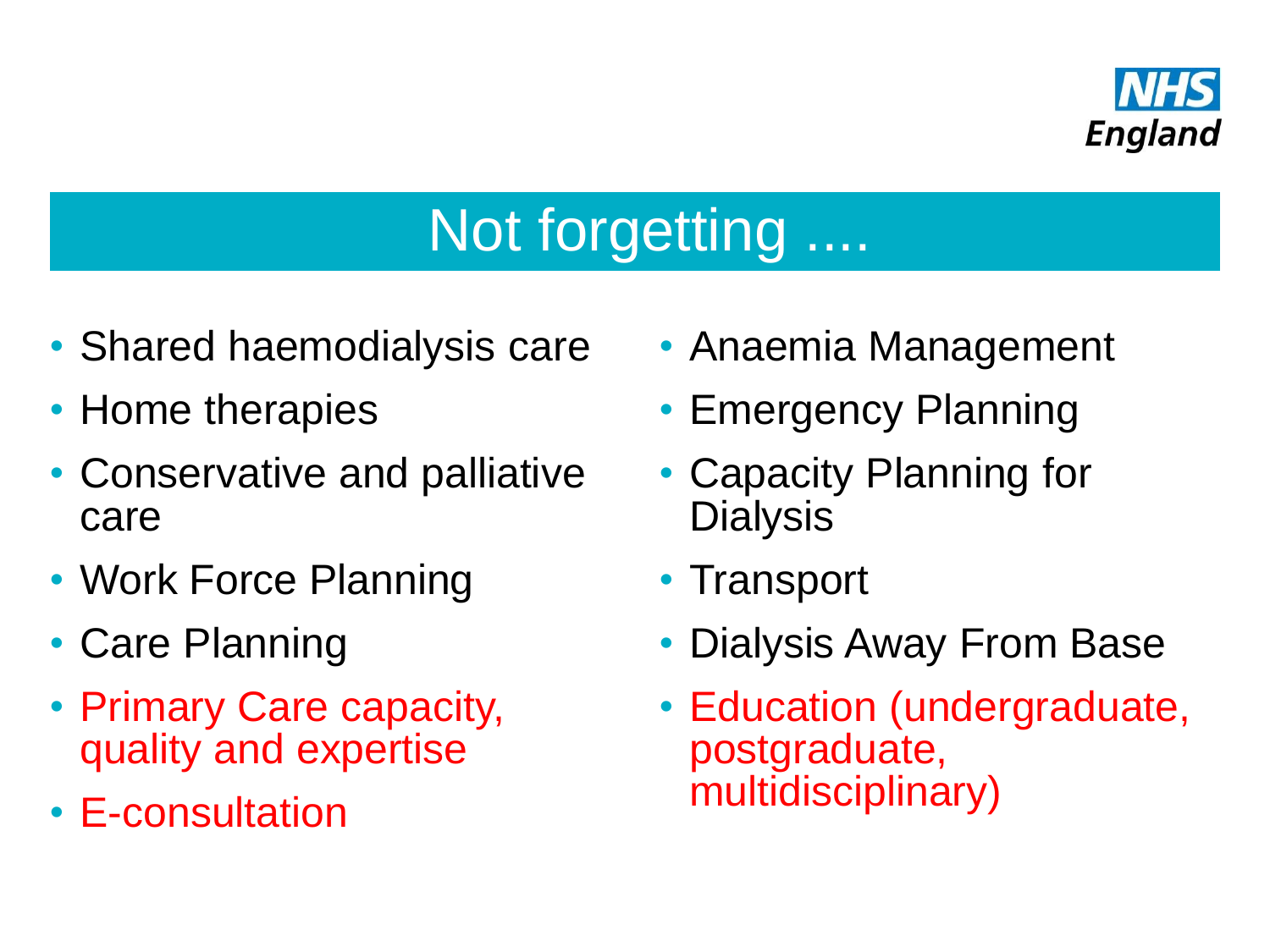

### ... and other areas of interest

- Shared Decision Making YoDDA
- Adolescent Link Worker/ Adult Support Worker
- Greener healthcare procurement
- Sharing of patient electronic medical records between primary and secondary care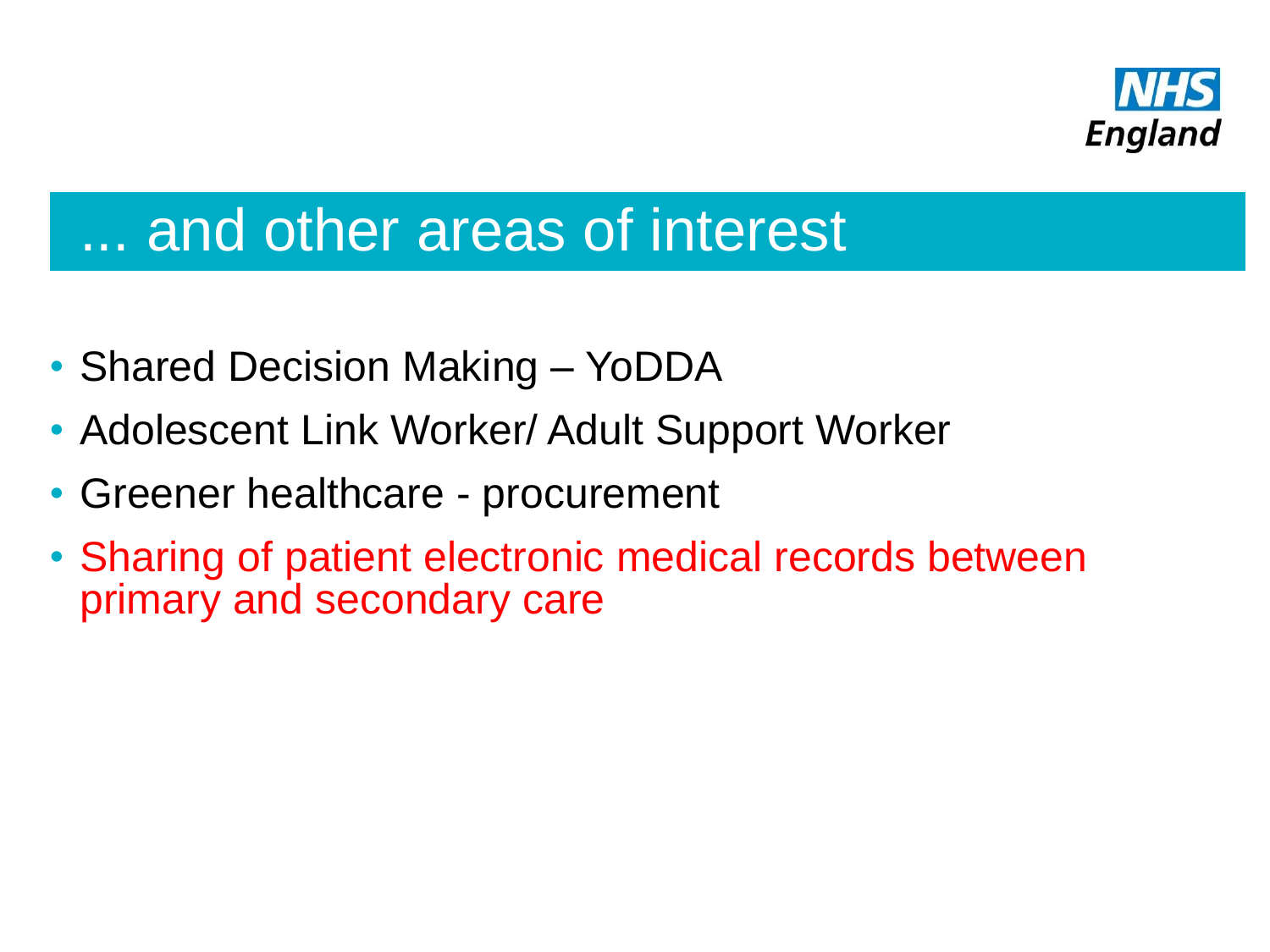

### Acute Kidney Injury

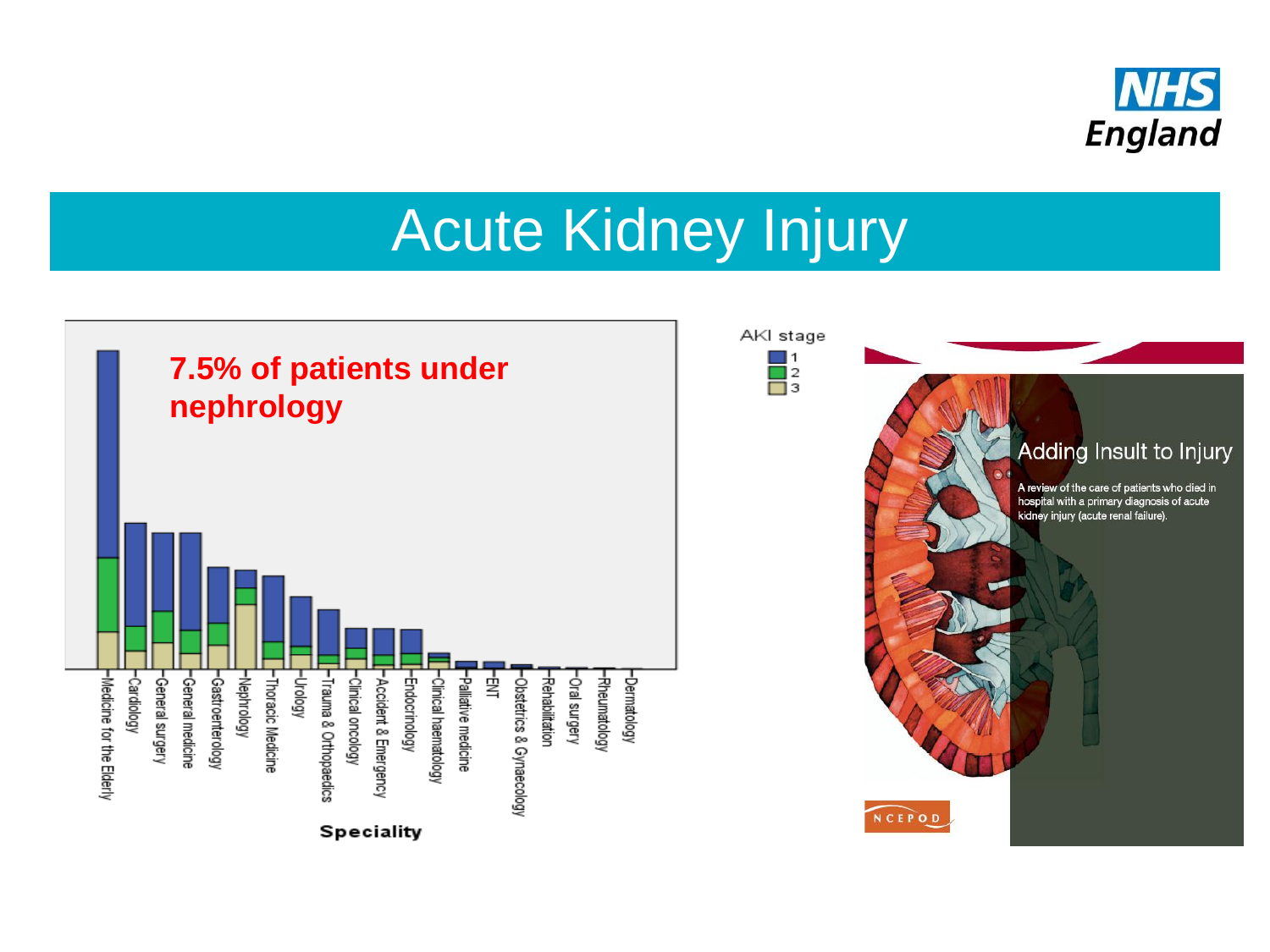

### Drivers for service improvement

- Reports, guidelines, structures and pathways
- NSF, NCEPOD, NICE, RCP Edinburgh Consensus Conference, Francis, Berwick
- A new regional CVD network with broad support for a regional programme
- CCG, primary care and secondary care collaboration with patient involvement
- Advances in IT laboratory e-alerts, primary care systems
- AKIPP in West Yorkshire, initiatives in all parts of the region, national initiatives (Pathfinder, Renal Registry, CQUIN)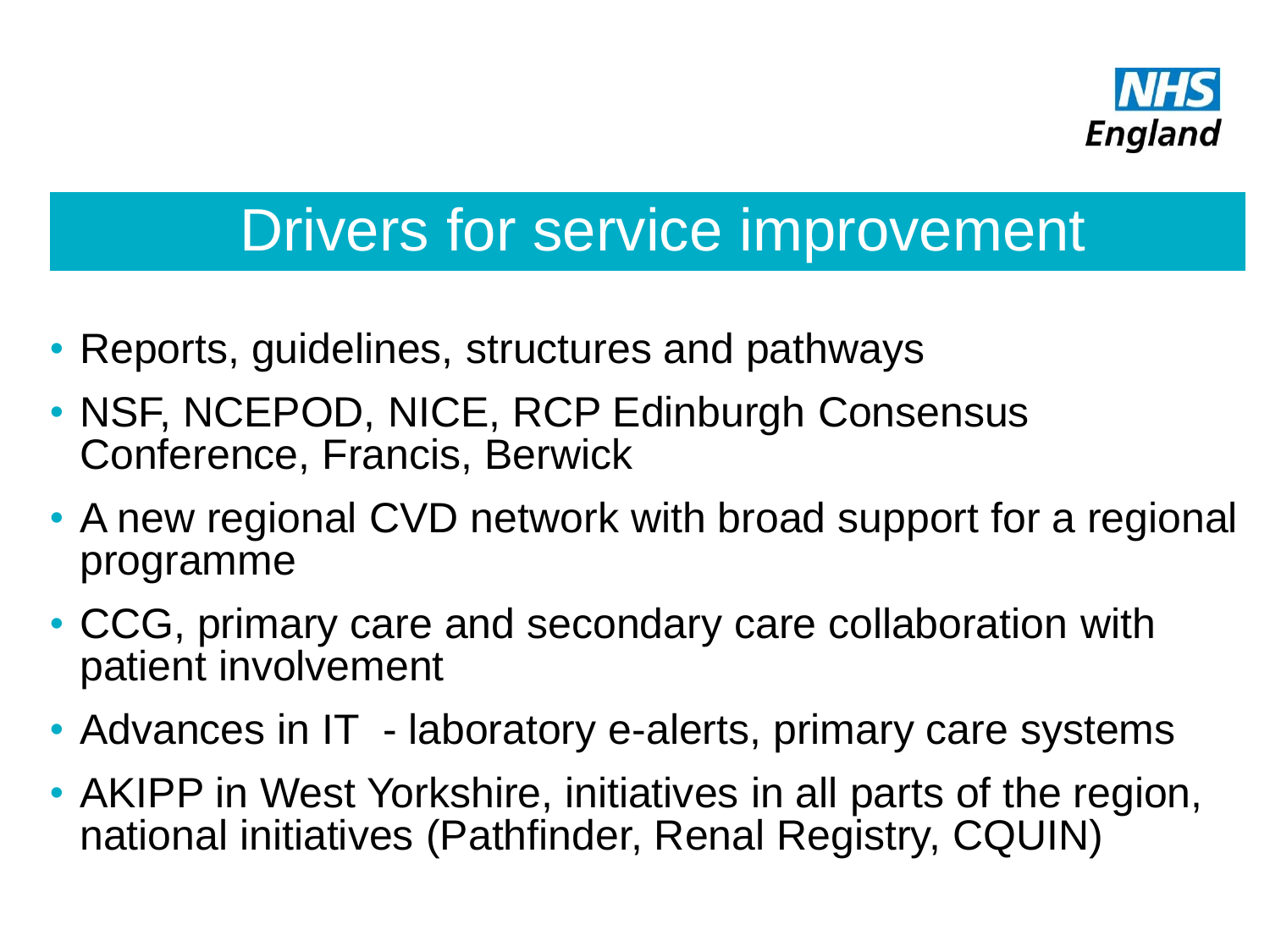

# AKIPCI A Yorkshire and the Humber forum for sharing and developing best practice

• Sharing successes, challenges and barriers to change from across the region and beyond

#### **First meeting in Wakefield, March 2014**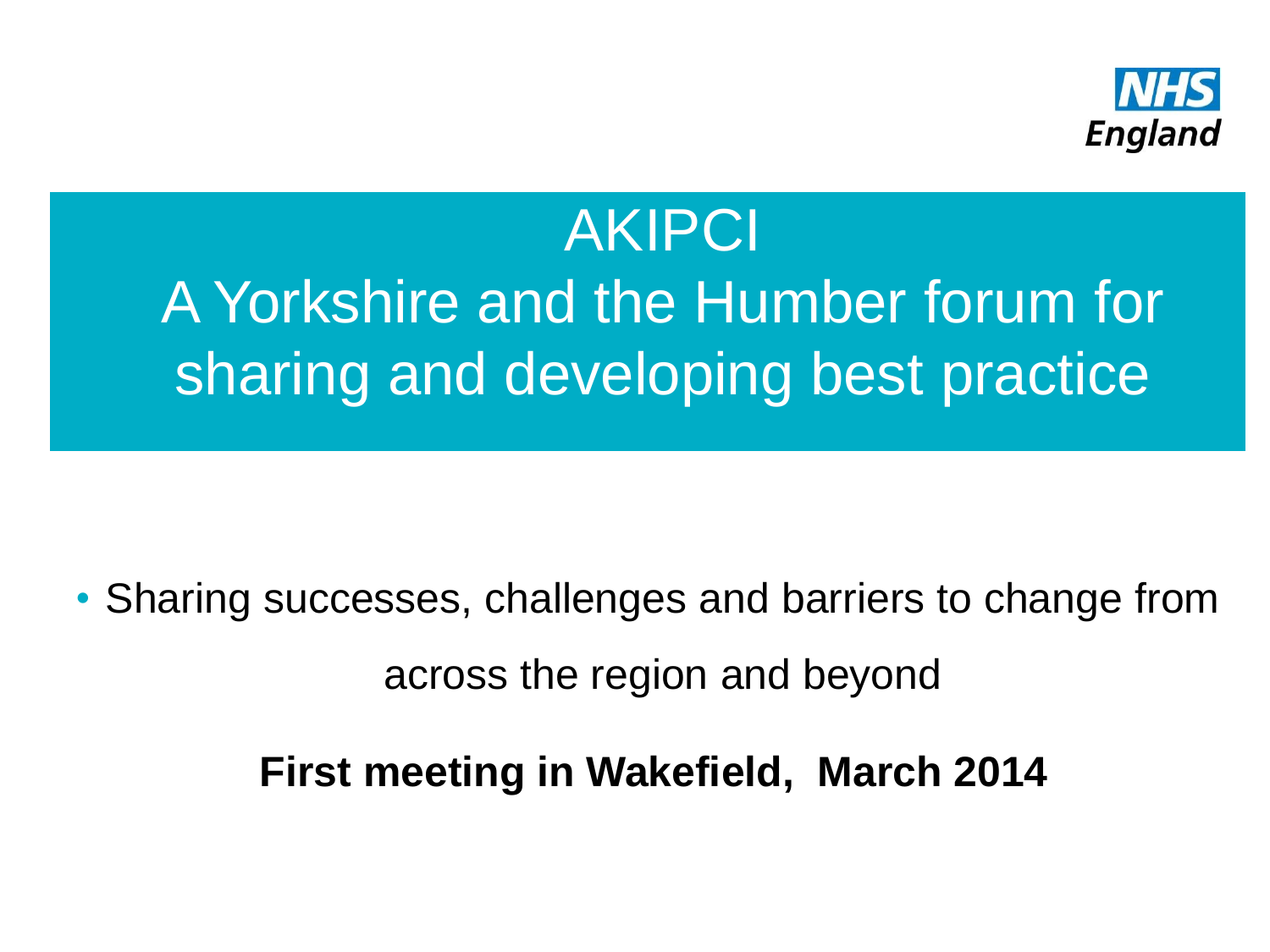

# A multidisciplinary and multifaceted approach

- Staff and patient education
- IT initiatives e-alerts, prompts, checklists and metrics
- Risk awareness in both primary and secondary care (patients, staff)
- Medication review at the time of acute illness
- Peri-operative medicines management
- Prevention of contrast-induced AKI
- Fluid balance and physiological observations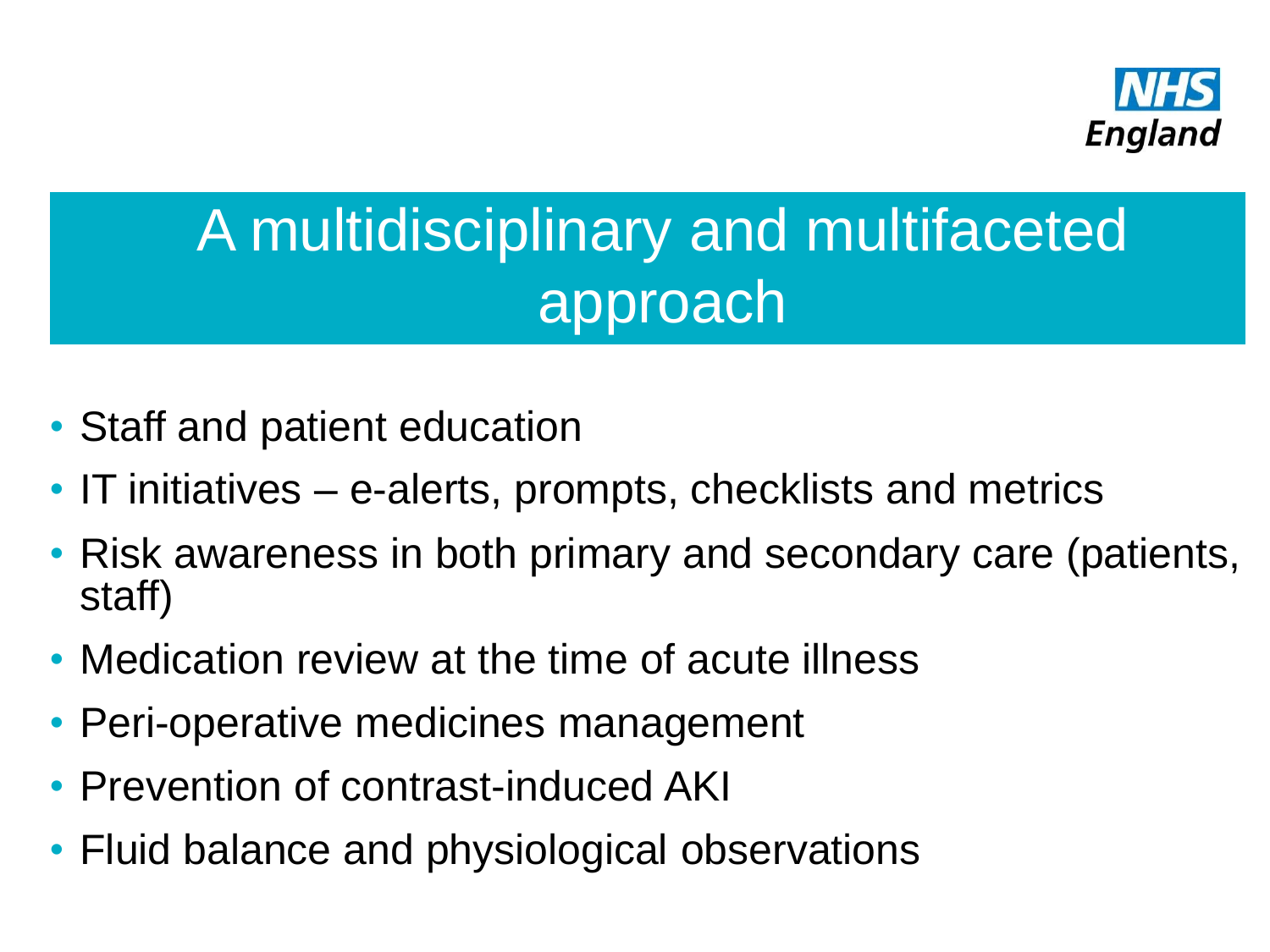

## The regional position

- Airedale
- **Barnsley**
- **Bradford**
- 
- Chesterfield
- Doncaster and Bassetlaw
- Harrogate and District
- Hull and East Yorkshire
- Leeds
- Mid Yorkshire
- Calderdale and Huddersfield North Lincolnshire and Goole
	- Rotherham
	- Sheffield
	- York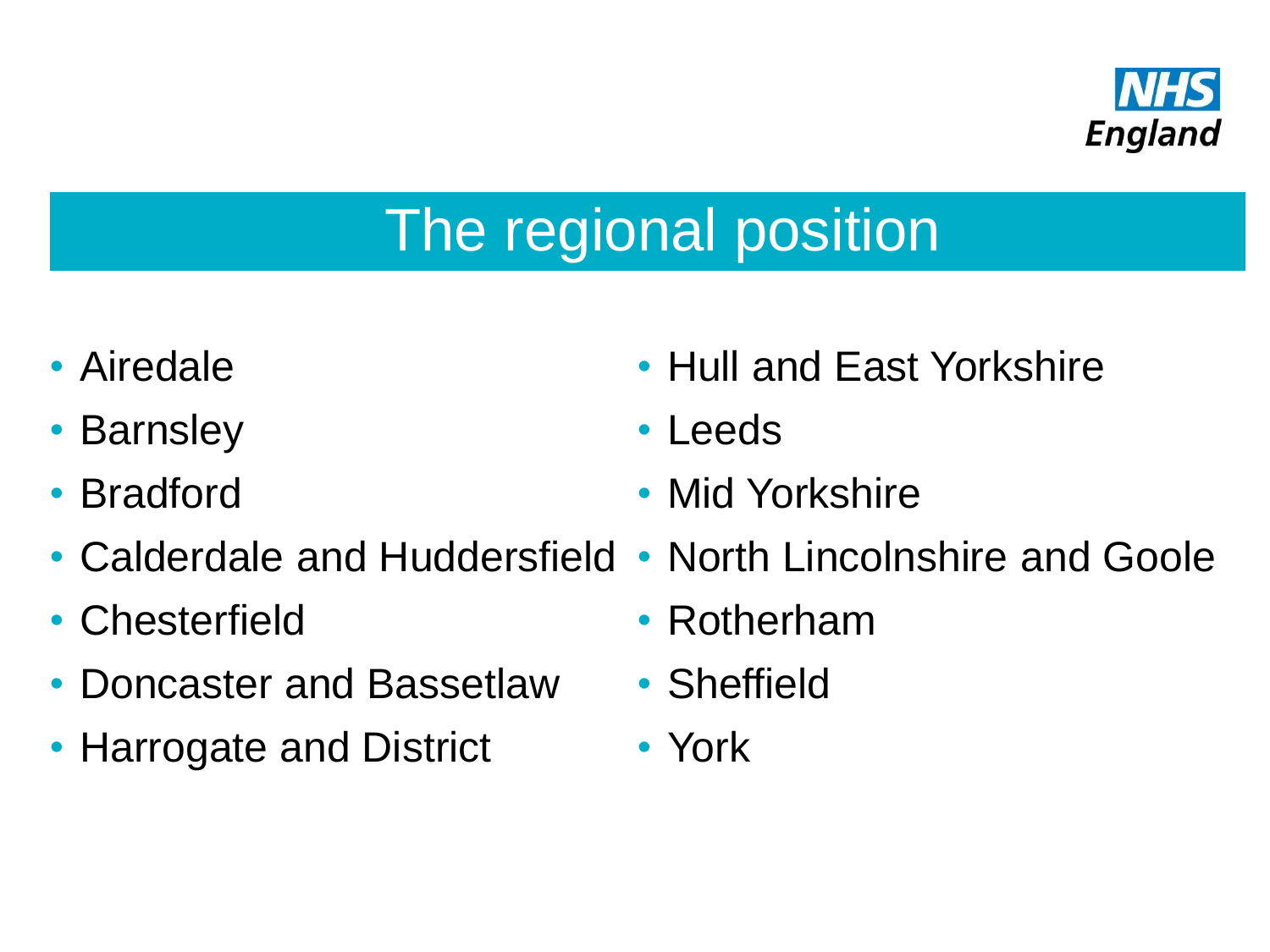

### New initiatives

- Electronic NEWS reporting and escalation of care for the acutely deteriorating patient
- AKI e-alerts linked to prompts, care bundles and an audit trail
- Automated Sick Day alerts at point of accessing the electronic patient record (home, surgery, front door of hospital), local primary care CVD forums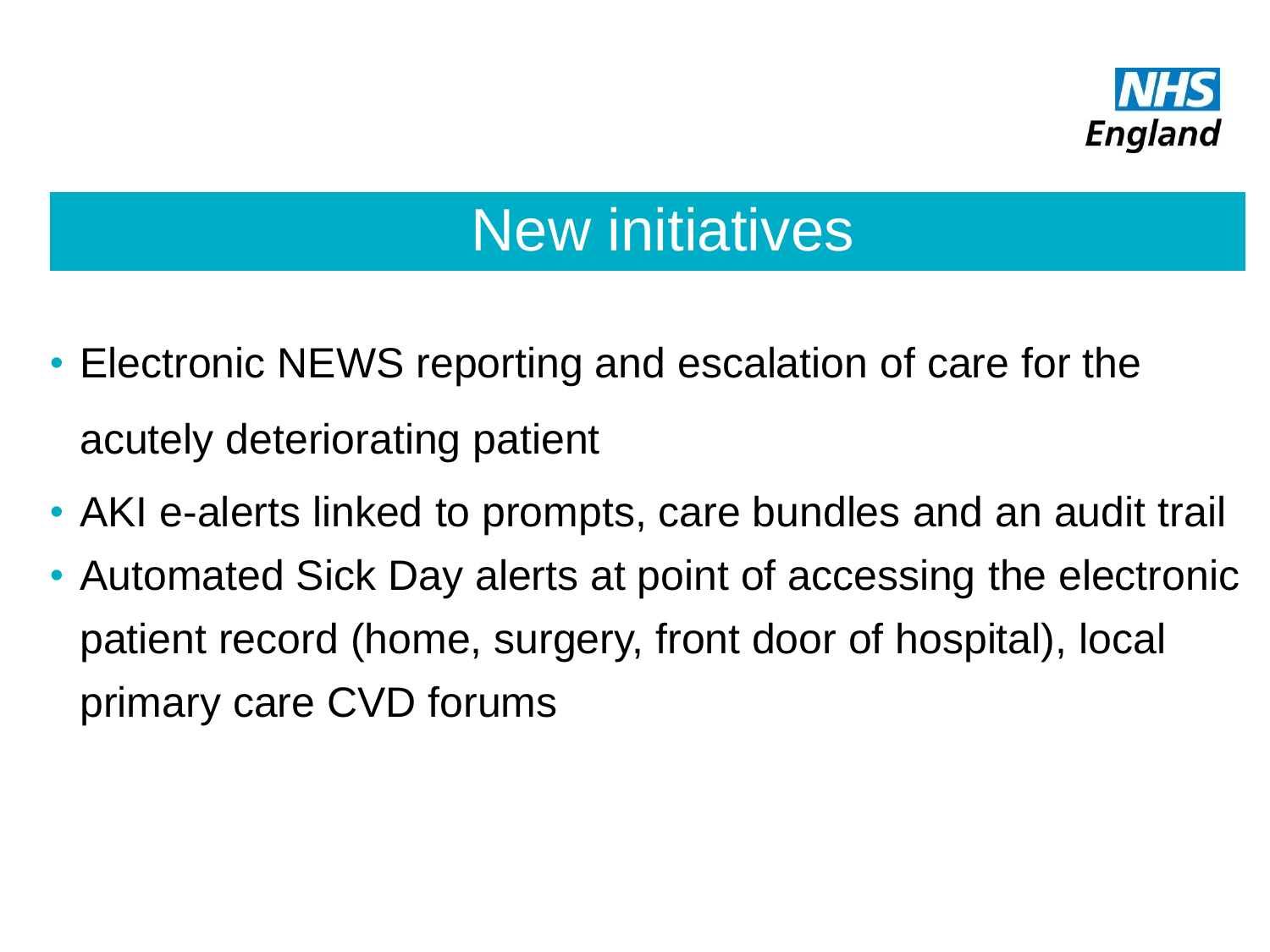

### Future proofing

- Longitudinal metrics
- Clinical and patient champions
- Maintaining momentum as a regional group
- Sustainability through local Primary Care Nephrology/CVD Forums
- AHSN involvement, National CKD Audit and Quality Improvement Programme
- Monday 16<sup>th</sup> June, Park Plaza Hotel, Leeds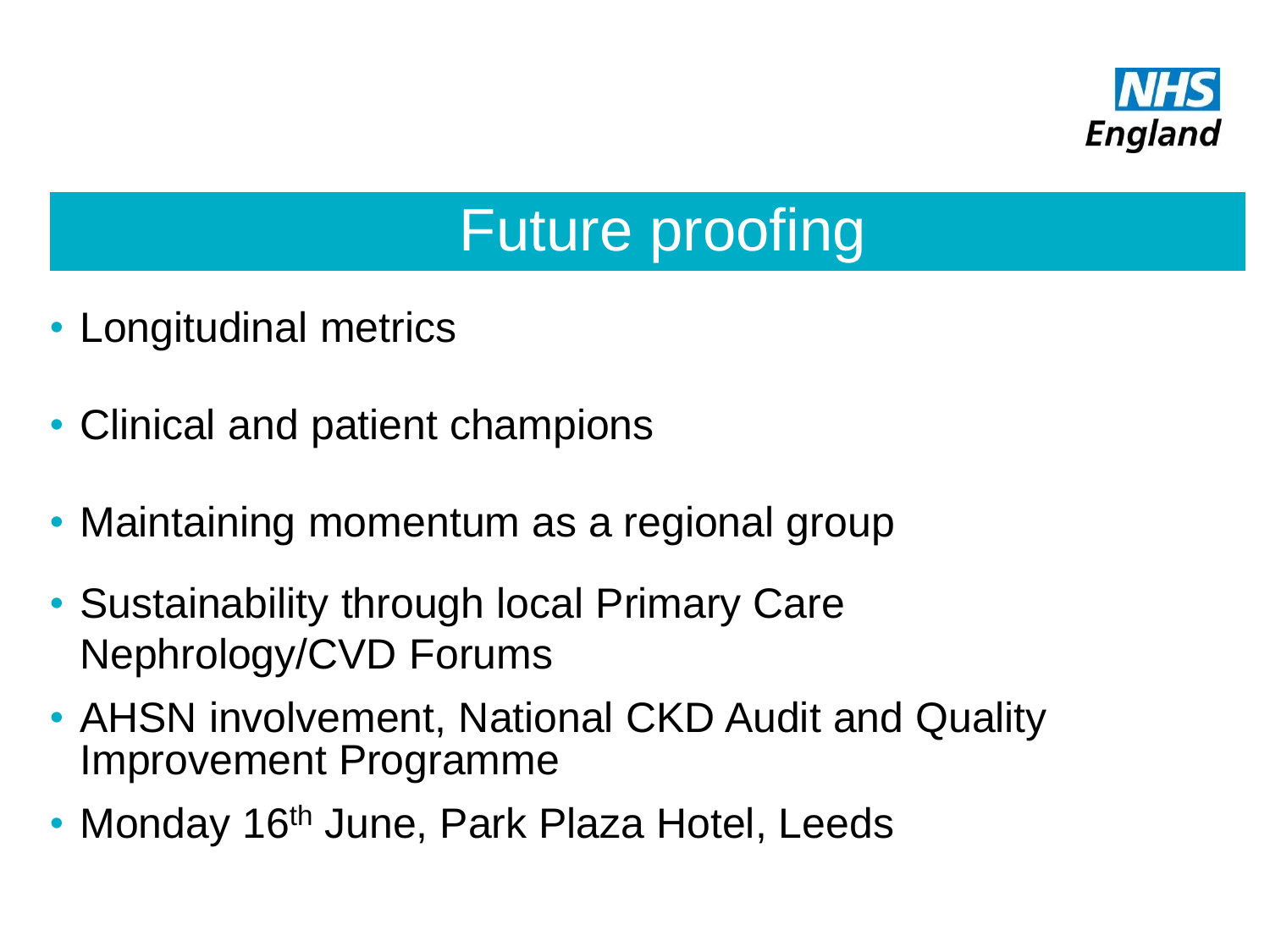